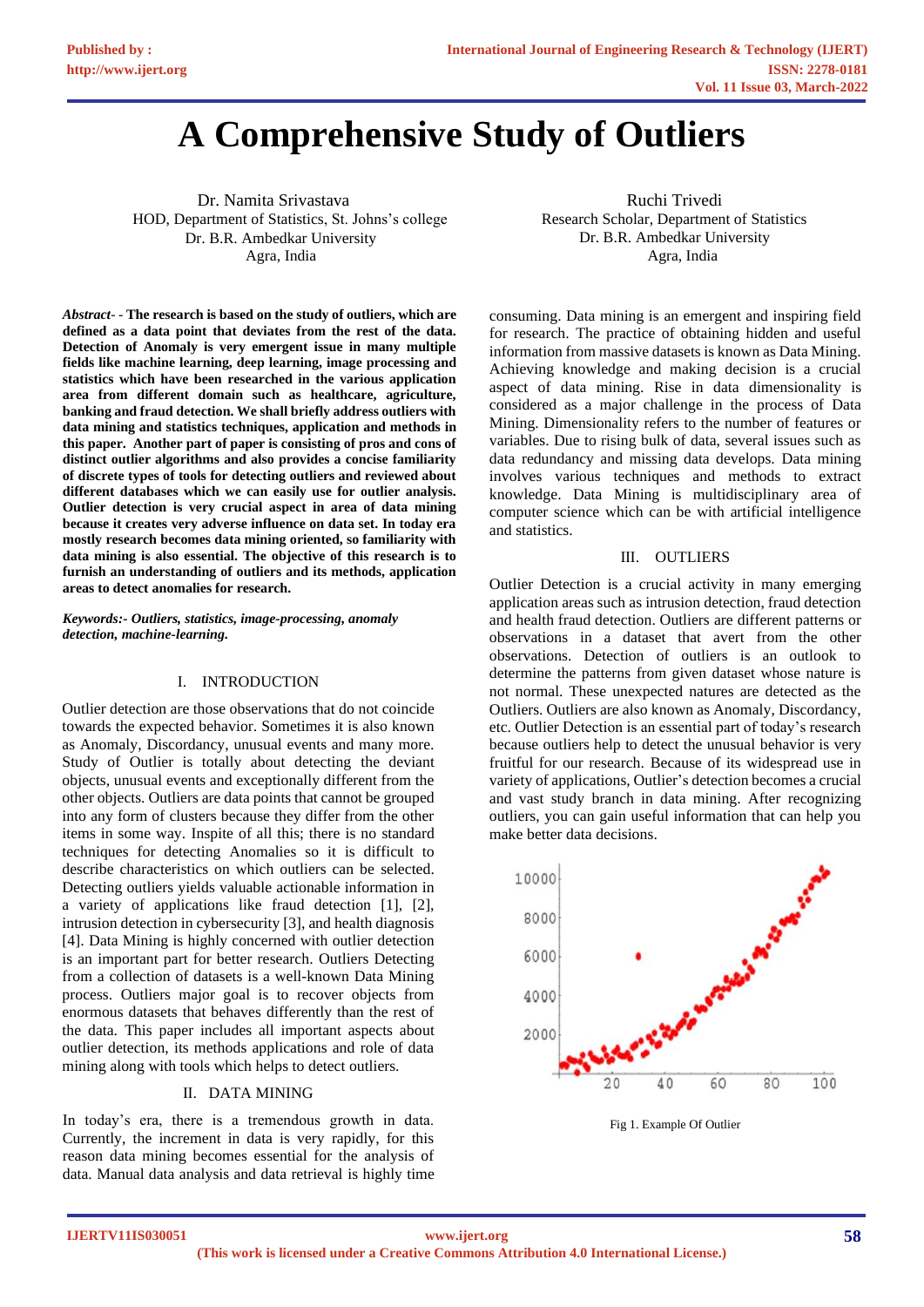## 1. CAUSES OF OUTLIERS:

Outlier arises due to malicious activity (frauds in criminal activity), human error (mistake in data entry), sampling error (data collection from wrong source), instrumental fault (faults in machine or wire)

Reasons for Handling Outliers: outliers generally recorded as an error; but sometimes it gives fruitful results for our research. Outliers have very remarkable impact on results. So, it is necessary to study outliers.

## 2. TYPES OF OUTLIERS:

A data point is known as a *GLOBAL OUTLIER* if any data point is distinct from the complete dataset. It is one of the simplest forms of outlier. For example: credit card fraud detection. When a data datapoint is anomalous with respect to some context(condition) then data point is said to be *CONTEXTUAL OUTLIER*. For example: weight of adult is 60kg may be normal while weight of a child is 60kg is an outlier. *COLLECTIVE OUTLIER* when a group of data point is anomalous from rest of the entire dataset. For example: Human Electrocardiogram output.

#### 3. APPLICATION OF OUTLIERS*:*

Outlier detection have immense role in various areas. It is not possible to cover all of the application area, so few of them are discussed according to the recent research and need.

- *Intrusion Detection*: It identifies the suspicious activities that may indicates a system attack or unauthorized access and extracting some useful information.
- *Credit Card Fraud Detection*: Fraud detection becomes a great threat for the institution and banks using a credit card transaction. For example, if a card is lost or stolen; then the behavior of purchasing limit suddenly fluctuates, and this abnormal fluctuation rise to outliers.
- *Fake News and Information:* Although social media has become a venue for disseminating news, it has increasingly become difficult to distinguish between fake news and authentic news. Fake news can be spotted as an Outlier when using credible sources.
- *Medical and Public Health Outlier Detection*: Many methods of outlier detection are used in medical diagnosis which helps to detect critical diseases at early stage and it can be prevent to become a severe disease.
- *Image Detection:* Outlier detection is to detect the abnormal patterns of image that includes color, texture and brightness.
- *Data-Stream and time-series Detection:* Detecting abnormal pattern in data-stream and in time-series is essential part because these abnormal patterns will impact the fast computation and reduce the efficiency of results.

## Ⅳ. CHARACTERISTICS OF OUTLIERS

Depends on multiple features like type of data, size of data is taken into considerations for identifying outliers. Degree for contemplate outlier scalar (binary) means that data objects is actually an outlier or not. Another is "outlierness" which refers to fact that a data point is regarded an outlier in comparison to other data points. It can be considered as outlier score. Determine outliers on basis of dimensions a univariate data it is classified is an outlier on the basis of single attribute in data. In contrast, multivariate data it is classified an outlier on the basis of numerous attributes.

Different types of approaches for outlier detection:

A plenty of research have been already developed for detecting outliers. Some of existing outlier detection method has been discussed.

## *1. STATISTICAL BASED APPROACH*

Statistical approach is one of the prior techniques to detect outliers. (Tukey,1977) proposed a graphical tool; "BOX PLOT" to visualize data [5]. It is a graphical representation of quartiles and interquartiles of distribution about data. A data point is said to be outliers if it lies outside the whiskers of box plot. Depth-Based Outlier detection identification is a statistical method that is one of the versions of statistical outlier detection. Outlier data points that are based on depth that are represented by n-d space with assigned depth, data points which have smaller depth is considered as an outlier. Another renowned statistical approach is GRUBB'S statistics; it works on univariate data; Z value is calculated as the difference between mean value and dubious value is divided by standard deviation to get the Z value. It is also known as extreme studentized deviate test or maximum normalized residual test. Outlier detection using regression models is one of common method for detecting outliers. This model works in two phase principle. Firstly, there is a training phase in which regression model is construct to fit the data and this model might be a linear or non-linear in nature. In Next there is a test stage, in which regression model a test is perform by comparing the data instance to the model. When a significant difference exists between the actual value and expected value derived by regression model, a data point is labelled as an outlier. Dengel [6] suggest a Histogram-Based outlier detection method that calculate outlier score by using static and dynamic bin width histograms. Hido *et al.* [7] proposed a Density Ratio Estimation as a new statistical approach for inlier-based outlier detection.

Advantages and Disadvantages of Statistical Outlier detection approach:

Statistical outlier methods are mathematically admissible and it gives best efficient result if model is probabilistic. For quantitative real valued data or some quantitative ordinal data sets, statistical models are often prone to it. Most of statistical models are apply on univariate space but it does not applicable to multivariate space. While facing with this problems of increasing dimensionality, statistical model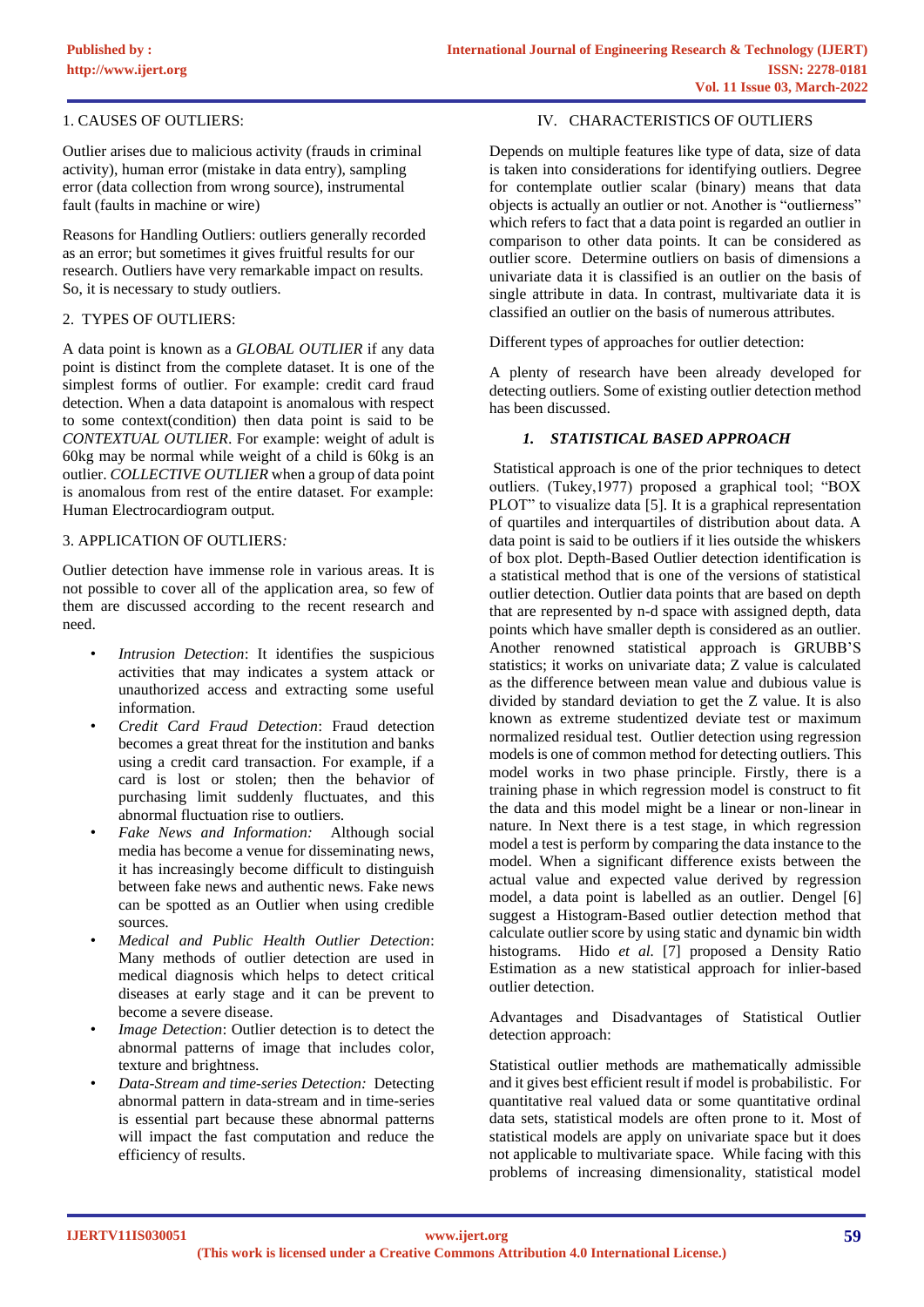adopts different types of technique resulting it increased time complexity, computational cost and mis-presentation of the distribution of data.

# *2. DENSITY BASED APPROACH*

It is one of the earliest approaches to detect outliers. Density based approaches assumed that non-outliers are assumed to be in high density, while outliers are located in low density. Local outlier factor (LOF) it is first basic approach related to density-based clustering approach. After introduction of LOF different diversity of LOF has been developed such as COF, LOCI and LOCI. Vaquez *et al.* [8], suggest an approach for detecting outliers in data with low density which is known as Sparse Data Observers. It is an easy learning and it reduces the computational cost comparison to other rank-based outlier detection method. Another algorithm proposed by Su *et al*. [9], for scattered data called E2DLOS.

Advantages and Disadvantages of Density-based Approach:

Outlier detection based on density is generally more successful and efficient than the distance-based outlier detection method. This approach is non-parametric, meaning it does not use any kind of distribution to fit the data. Most density-based method are considered as best approach for outlier detection, but they are very complicated and computational cost are also expensive. They are sensitive to determine the size of neighbors as parameter. Many algorithms such as INFLO and MDEF, are unable to robustly tackle the data streams due to their implicit complexity and lack of updation of outlierness score.

## *3. DISTANCE BASED APPROACH*

The distance-based technique is based on the distance between the data points. Anomalies are those observations who do not have sufficient neighbors and calculation of neighbors are done by using Euclidean distance or Manhattan distance. This approach mainly applies on low dimensional dataset to detect outliers. This method is nonparametric and can be used to analyses huge datasets with moderate to high density. In comparison to statistical methods, distance-based outlier approach has a more solid foundation and more efficient. Hunag *et al.* [10], suggest a method to rank the neighbors called rank-based outlier detection. Radavanovi's *et al*. [11], proposed a reverse nearest neighbor strategy to deal with curse of dimensionality a fundamental challenge in computing outliers in high- dimensional data sets this approach work on both type of data low as well as high-dimensional data sets.

Advantages and Disadvantages of Distance based approach:

The major and important advantages of this approach is they do not depend on any type of assumed distribution to fit the data because it is non-parametric approach. In scalability aspect, they scale better in multidimensional space and they are computational effective comparative to statistical approaches. There is major drawback of this approach. Due to the dimensionality curse, their performance suffers in high-dimensional space. Using KNN neighborhood along with distance-based approach in high dimensional is being too expensive.

# *4. CLUSTERING BASED APPROACH*

This approach mainly counts on using clustering methods to define the nature of data. Outliers are generally considered as smaller cluster with data points in comparison to another cluster. Clustering is unsupervised method it does not need any prior knowledge or trained data set. Various clustering algorithms are used to detect outliers. K-means is a traditional outlier detection approach which is done with the help of distance measure and centroid. Similarly, k-medoids, hierarchical clustering and Agglomerative clustering. Clustering approach is robust to different types of data set. Several research studies have used clustering-based techniques to reduce the impact of outliers. Zhang [12], present the use of several algorithms and categories them into groups. Ren *et al*. [13], proposed a SD stream algorithm, which employes the sliding window concept. Assent *et al*. [14], suggest AnyOut to detect outliers anytime in streaming data. AnyOut uses ClusTree to construct a precise tree structure. Some questions are taken into consideration while construct a clustering-based approach for outlier detection.

- 1. Whether the data points are part of a cluster or not, and whether or not an outlier can be identified.
- 2. Whether cluster and the data points are closer or farther apart. Is it possible to classify is an outlier if it is that far away?
- 3. Is there a small cluster of data points, and if so, how should the data points within the cluster be labelled?

Advantages and Disadvantages of cluster-based outlier detection approach:

Cluster based approach are robust to different types of data. It is unsupervised method and very acceptable for outlier detection. Clustering is very entrenched area for research and it includes various algorithm to perform according to our need. The most fascinating part of clustering while detecting outliers, after analysing the cluster, new points can be easily insert in cluster and then analyse for outlier detection. This makes a better variation and no prior knowledge required for the distribution of data. Types of clusters like hierarchical and partitioning cluster they are very versatile and maintains a good performance on different types of data sets. Generally clustering techniques rely on the users how they divide the clusters in advance, which creates a difficulty to extract a good result. In clustering method, mostly clusters are identified by visualizing the shape of clusters it can cause some problems to find exact clusters of the data. Outliers in clustering are generally binary there is no quantitative exhibitive of the object outlierness. They also referred as lack of back-tracking capability.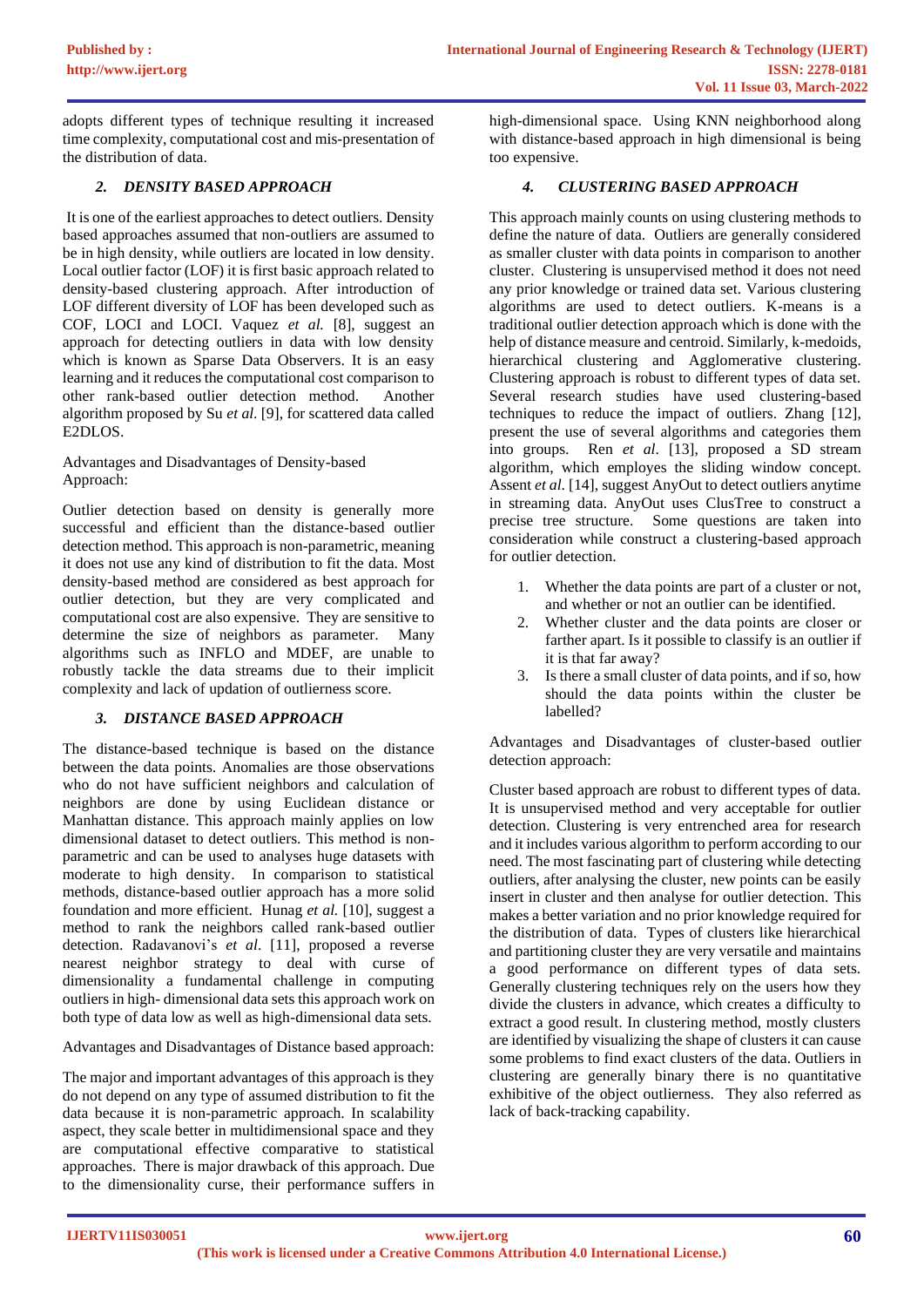## Ⅴ. TOOLS FOR OUTLIER DETECTION

Nowadays, outlier detection is done with the help of various tools which reduce time complexity and enhance the efficiency of results. Many tools have been used for outlier detection. some of them we introduce.

• MATLAB

MATLAB is an easy-to-use programme that has a variety of outlier detection methods and function.

• Python Outlier Detection (PyOD)

PyOD is mostly used for multivariate datasets to detect outliers. It is a scalable tool of python which is generally used in commercial projects.

• R programming

R Programming provides many statistical outlier detection packages like abod (angle-based outlier detection) and dbscan (density-based outlier detection) to detect outliers. It is very useful statistical software and most fascinating part of this tool it is freely accessible.

Scikit-learn Outlier Detection

This tool provides some machine learning tool. It includes algorithm like LOF and isolation forest.

## Ⅵ. DATASETS FOR OUTLIER DETECTION

Outlier detection algorithm have been used on a variety of data types, including regular and high-dimensional data sets like streaming datasets, network data, uncertain data and time series data. Two types of data are mostly taken into consideration which is real-world and synthetic datasets. Few of them most popular databases that includes a lot of datasets are discussed below:

The UCI Repository

The UCI repository have more than hundred freely accessible datasets to use for the outlier identification methods. Mostly datasets are related to classification methods, but in outlier scenarios mostly approach is to preprocessing the datasets.

• Outlier detection datasets (ODDS)

ODDS provides free of collection of datasets designed especially for outlier discovery. which is freely accessible. Multi-variate, univariate, time series, time series graph are among the numerous types of datasets.

• ELKI Outlier Datasets:

ELKI provides a various dataset which is suitable for outlier algorithms.

• Unsupervised Anomaly Detection Datasets

Unsupervised outlier are commonly techniques are commonly used in these datasets to discover outliers by comparing them to standards.

Some of the major concerns while handling with datasets for the analysis includes how to tackle with the problem of down sampling of data, normalization, missing values, duplicate data, data cleaning, data authentication. In future it is critical to research how to evaluate the data for outlier detection and what attributes should be considered. When selecting a data set for outlier detection methods, consider the data in terms of useful information that may be applied to the problem specification. For an OD approach involving a data stream, for example, streaming data is preferable to the other types of data.

## Ⅶ. CONCLUSION

In this paper, we have provided a detailed literature related to outlier detection in a very structured manner by grouping them into different categories. In this survey we have discussed the most important aspects which is advantages and disadvantages of different outlier approach. Furthermore, we have also reviewed about the data tools for outlier detection and also about the databases repository. There is no single standard approach for outlier detection method. Many scholars have used a wide range of approaches covering the complete spectrum of statistical, neural, machine learning as discussed in earlier reviews. We may deduce from the review that the majority of the strategies used are focused on algorithm. These necessitates specialised expertise and the background for recognising outliers differ by domain. It has been discovered that the effectiveness of outlier detection method strongly reliant on data distribution and type. Some of the strategies discussed in this paper, necessitate prior knowledge. We tried to give a wide overview of current strategies, but it is clear that we would not able to cover all of them under one roof.

## ACKNOWLEDGEMENT

I would like to offer my heartfelt appreciation to everyone who helped me produce this research report. This paper and research behind it would not be possible without the extreme support of my supervisor. She has taught me the research methodology and to carry out my research. Throughout the process, I am grateful for their diligent direction, constructive criticism and friendly valuable suggestions. I am grateful to every one of them for sharing their accurate and enlightening knowledge with me.

## REFERNCES

- [1] E. L. Paula, M. Ladeira, R. N. Carvalho, and T. Marzagáo, ''Deep learning anomaly detection as support fraud investigation in Brazilian exports and anti-money laundering'' in *Proc. 15th IEEE Int. Conf. Mach. Learn. Appl. (ICMLA)*, Anaheim, CA, USA, Oct. 2016, pp. 954–960.
- [2] U. Porwal and S. Mukund, "Credit card fraud detection in ecommerce: An outlier detection approach,'' 2018, *arXiv:1811.02196*. [Online]. Available: https://arxiv.org/abs/1811.02196
- [3] K. Alrawashdeh and C. Purdy, ''Toward an online anomaly intrusion detection system based on deep learning,'' in *Proc. 15th IEEE Int. Conf. Mach. Learn. Appl. (ICMLA)*, Anaheim, CA, USA, Dec. 2016, pp. 195–200.